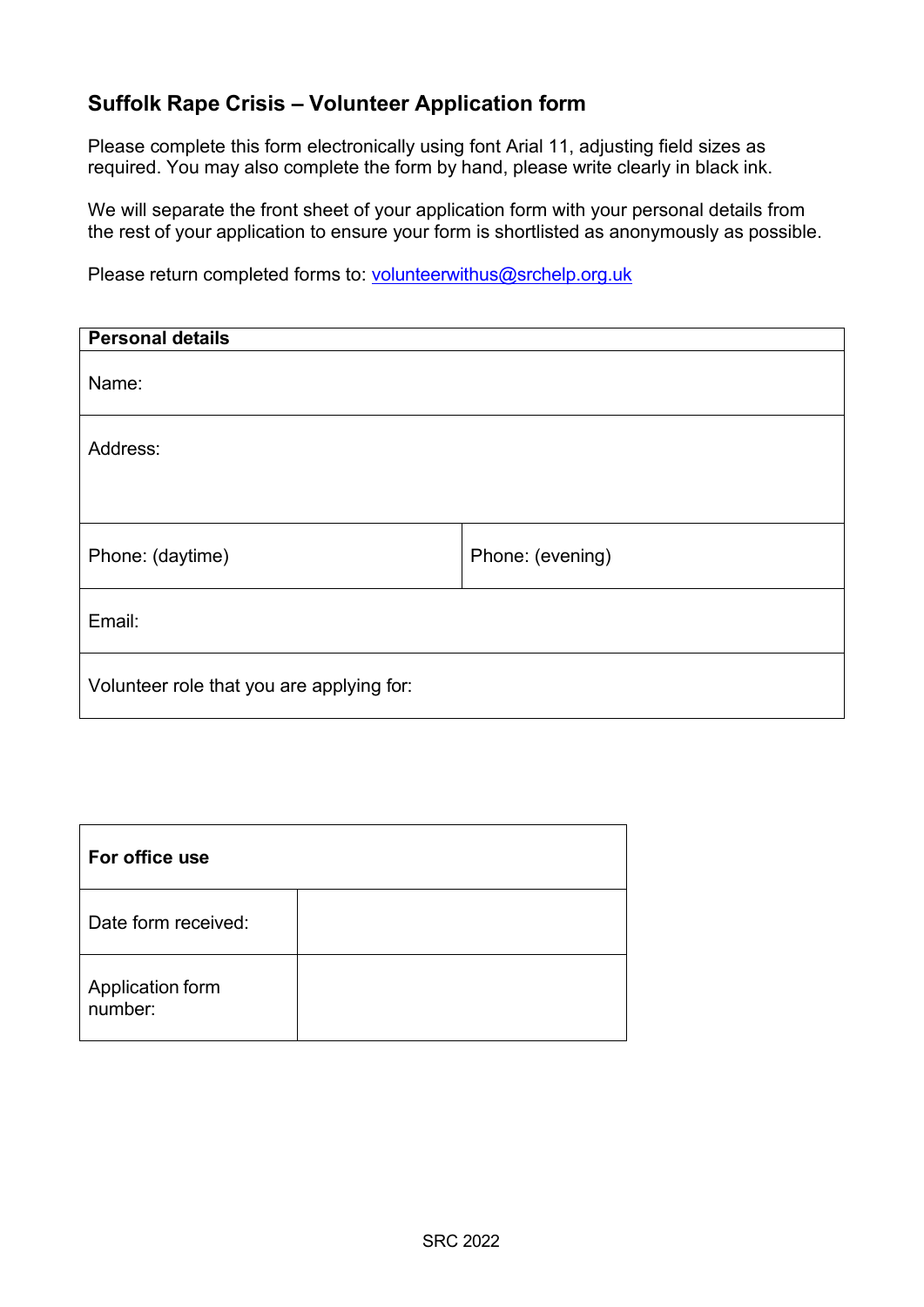#### **References**

Please provide contact details for two referees who Suffolk Rape Crisis can ask for information regarding your suitability for this post (overleaf).

| Name:                           | Name:                           |
|---------------------------------|---------------------------------|
| Relationship (nature & length): | Relationship (nature & length): |
| Address:                        | Address:                        |
|                                 |                                 |
| Phone:                          | Phone:                          |
| Email:                          | Email:                          |

| <b>Subject</b> | Qualification | Dates /<br>duration                                                                                                     |
|----------------|---------------|-------------------------------------------------------------------------------------------------------------------------|
|                |               |                                                                                                                         |
|                |               |                                                                                                                         |
|                |               |                                                                                                                         |
|                |               |                                                                                                                         |
|                |               |                                                                                                                         |
|                |               |                                                                                                                         |
|                |               |                                                                                                                         |
|                |               | <b>Educational Details</b><br>Please give details of your academic / professional qualifications relevant to this role: |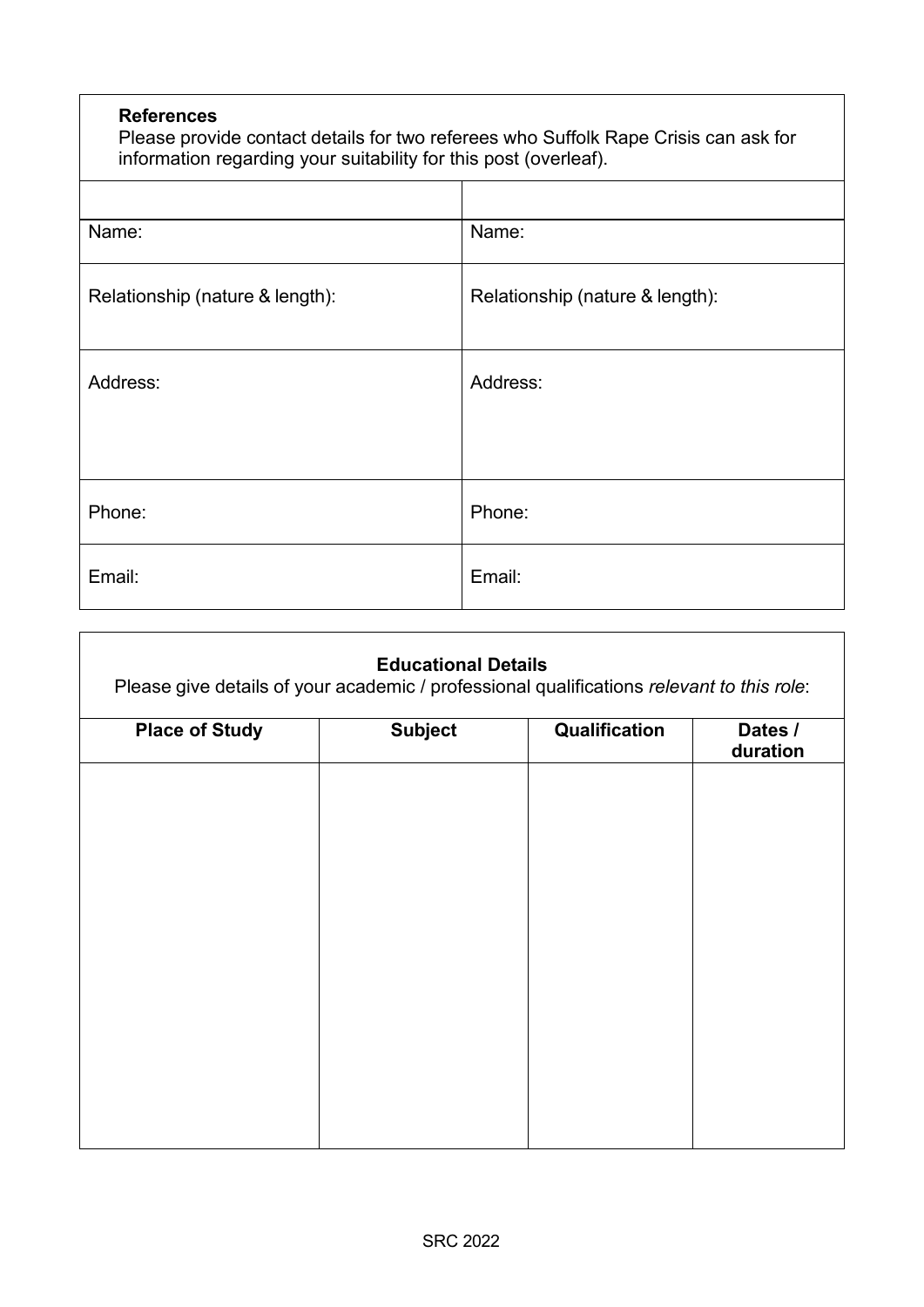| <b>Subject</b> | Dates /<br>duration |
|----------------|---------------------|
|                |                     |
|                |                     |
|                |                     |
|                |                     |
|                |                     |
|                |                     |
|                |                     |
|                |                     |
|                |                     |

# **Continue on a separate sheet if necessary**

| Name and address of | Duties / | <b>Dates</b>     |
|---------------------|----------|------------------|
|                     |          |                  |
|                     |          |                  |
|                     |          |                  |
|                     |          |                  |
|                     |          |                  |
|                     |          |                  |
|                     |          |                  |
|                     |          |                  |
|                     | employer | responsibilities |

Continue on a separate sheet if necessary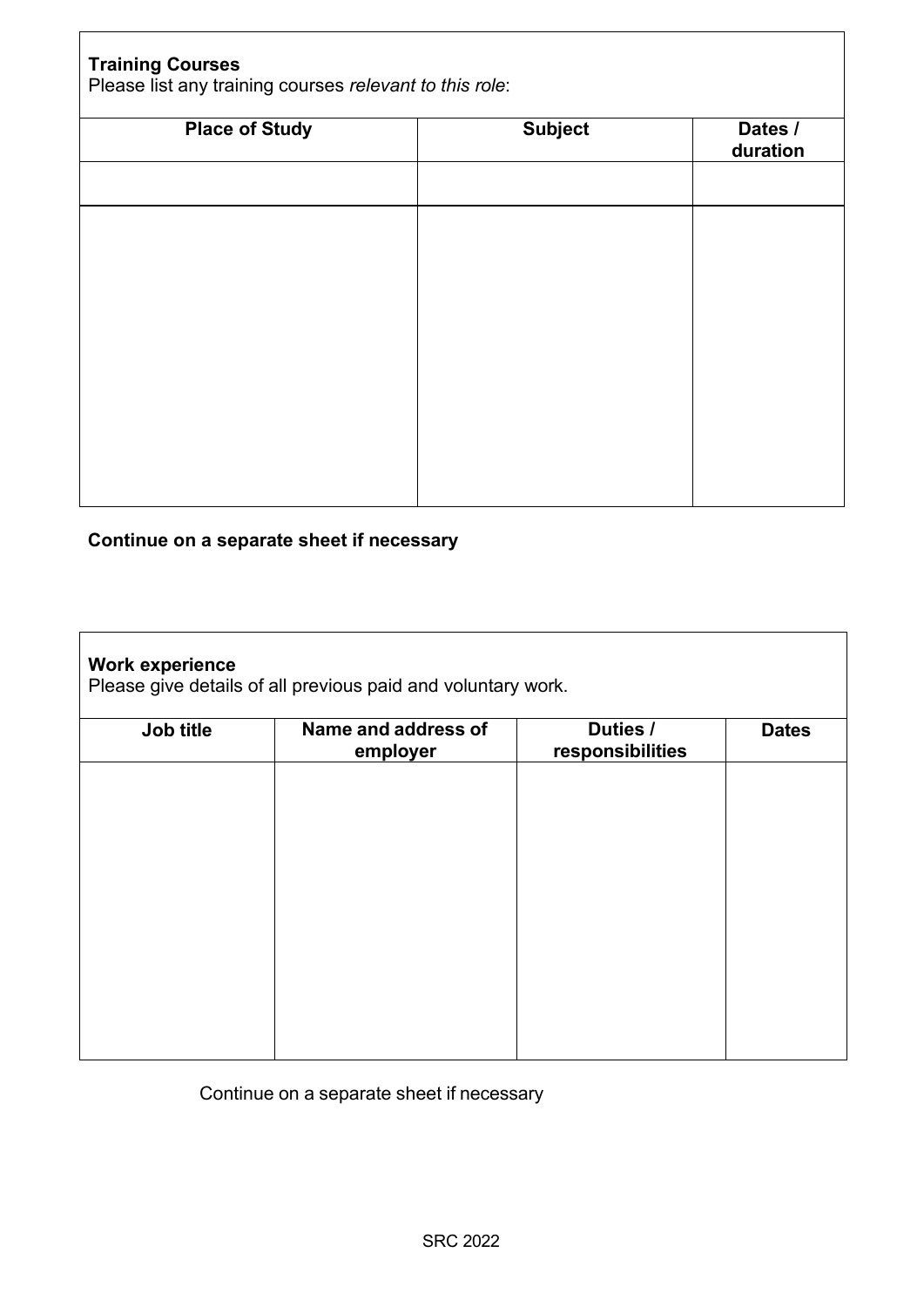Please write a personal statement of **not more than 2 pages** of A4 (in minimum of Arial pt 11 font) which covers:

- Why you are interested in volunteering with SRC
- Your experience, knowledge, skills and abilities that are relevant to this role

#### **Availability**

Please give details of your availability to volunteer with SRC (see role descriptions for time commitments for each volunteer role)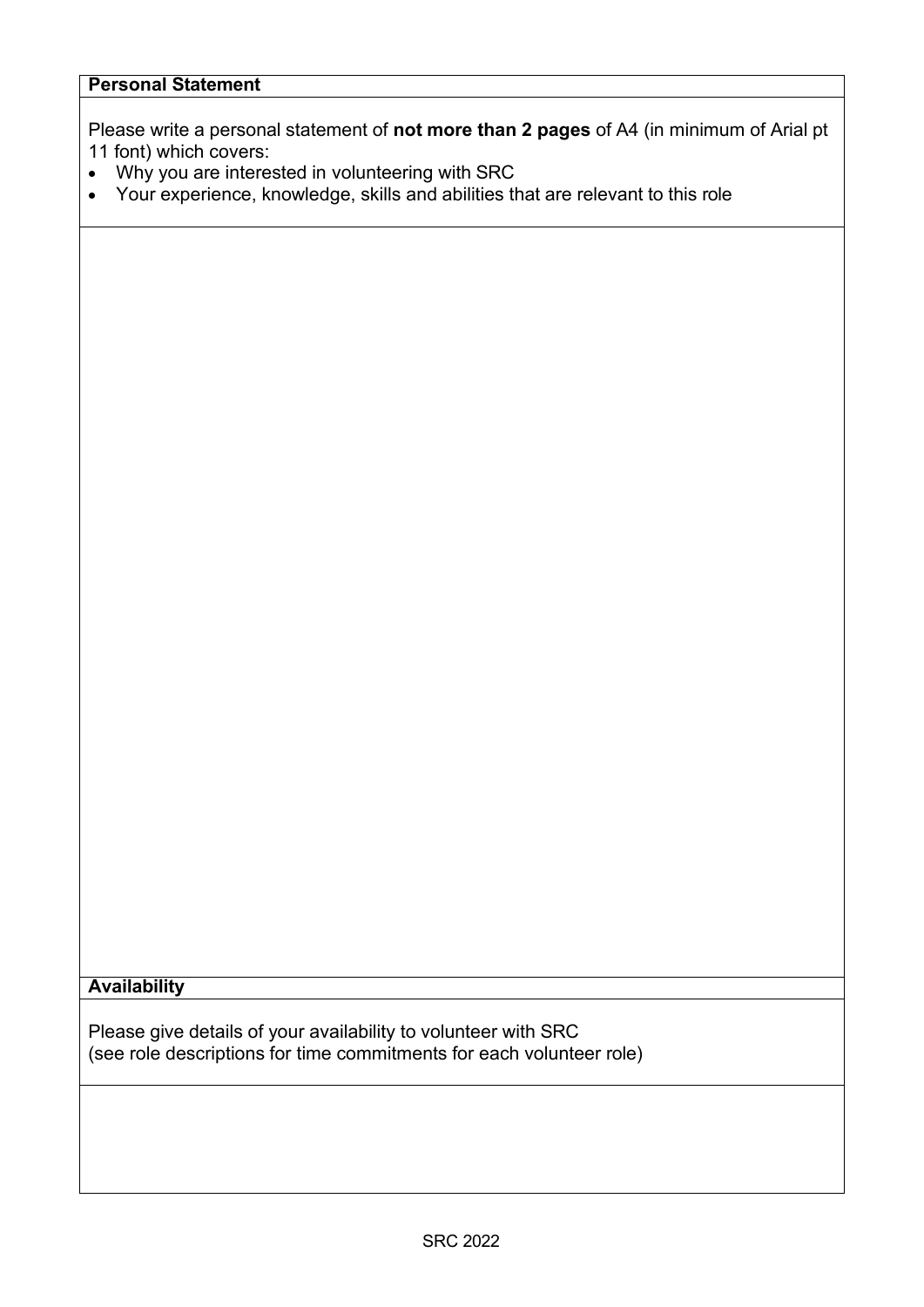### **Previous Convictions**

Do you have any convictions, cautions, reprimands or final warnings that are not "protected" as defined by the Rehabilitation of Offenders Act 1974 (Exceptions) Order 1975 as amended?

YES/NO Yes No

The amendments to the Exceptions Order 1975 (2013) provide that certain spent convictions and cautions are "protected" and are not subject to disclosure to employers, and cannot be taken into account. Guidance and criteria on the filtering of these cautions and convictions can be found on the Disclosure and Barring Service (DBS) Website.

(Declaration subject to the Rehabilitation of Offenders Act 1974)

If yes, give details below. Any information will be kept confidential and will be considered only in relation to the post you are applying for.

You must also keep us informed of any subsequent convictions, cautions, reprimands or warnings.

(If you are unsure whether to disclose a conviction or caution, you should refer to the DBS guidance at www.gov.uk/disclosure-barring-service)

#### **Declaration**

I confirm that the information given on this form is, to the best of my knowledge, true and complete.

**Signed: Date:**

**Print name in full:**

Please email your application form with your equality monitoring form to: [volunteerwithus@srchelp.org.uk](mailto:volunteerwithus@srchelp.org.uk)

Due to the nature of the Service Provision of Suffolk Rape Crisis, volunteer positions covered under the terms of the Equality Act 2010, Section 83, schedule 9, Part 1, 1.1.(a) and (c).